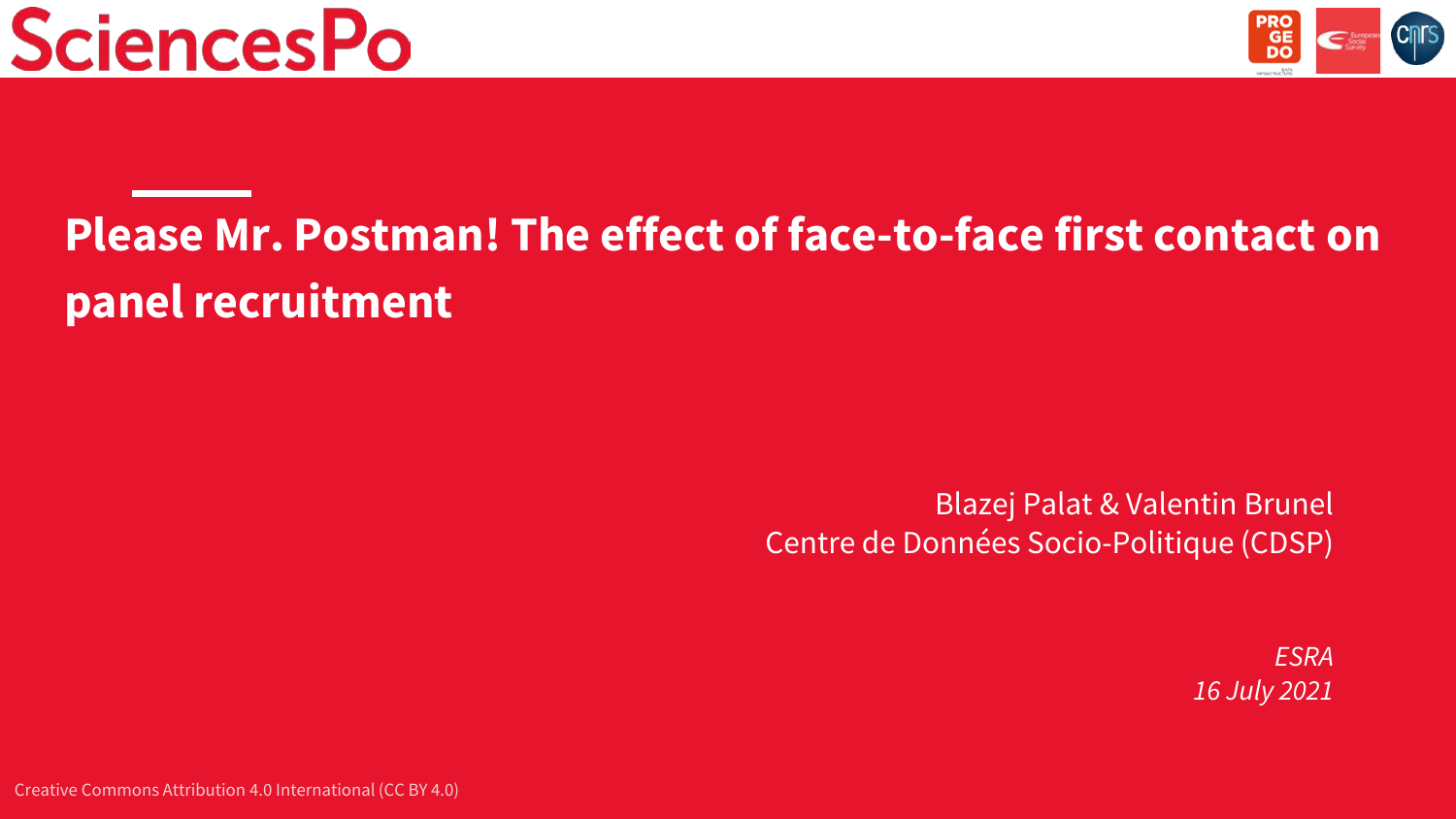# **Introduction & Background**

- Reducing non response: a key challenge for recruiting probabilistic samples
- Usual scheme of the recruitment process
	- Information letter
	- Recruitment attempt (face-to-face, phone, etc.)
- First contact with sampled individuals and its importance for their commitment to the panel
	- Effect of a letter vs. no letter (Leeuw et al., 2007; Nápoles-Springer et al., 2004)
	- Effect of a letter > effect of incentives (Rao et al., 2010)
	- However, its content matters little (Scherpenzeel & Toepoel 2012)
- Hypothesis : foot-in-the-door-like effect (Burger, 1999; Freedman & Frazer, 1966)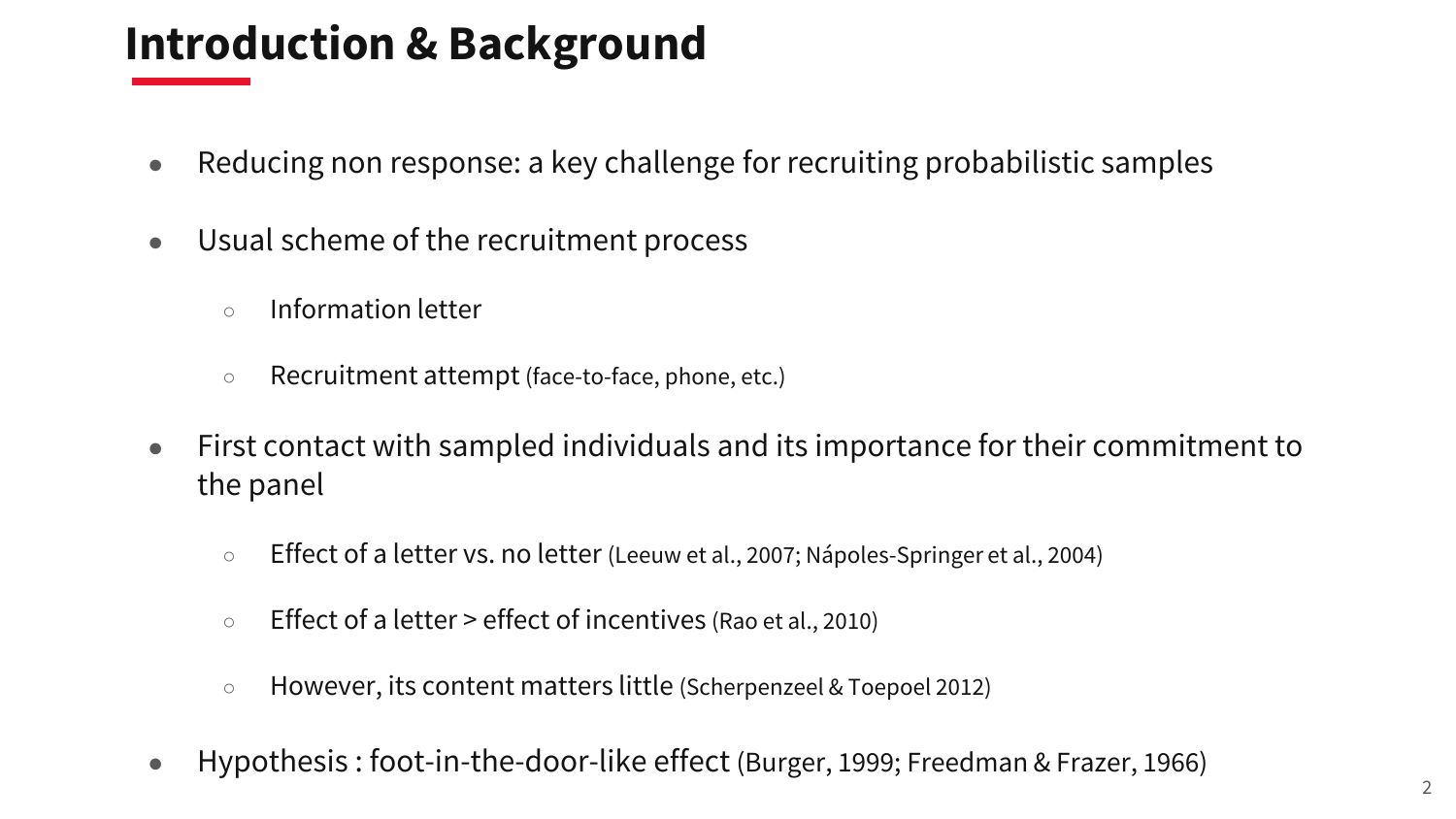## **Methods**

- Field data from ELIPSS panel refreshment
- Recruiting with a traditional postal service provider and a survey institute
	- Stages taken in charge by the postal service provider (*n* = 4,995)
		- Postmen handing in information letter personally two attempts. Possible outcomes:
			- **Success** (*n* = 2,587)
			- **Absence** *(the letter left in the mailbox on the second attempt)*  $(n = 1,321)$
			- **Refusal**  $(n = 180)$
			- **Failure to deliver***(the person moved out, impossible to identify the address, inaccessible, etc.)* (*n* = 907)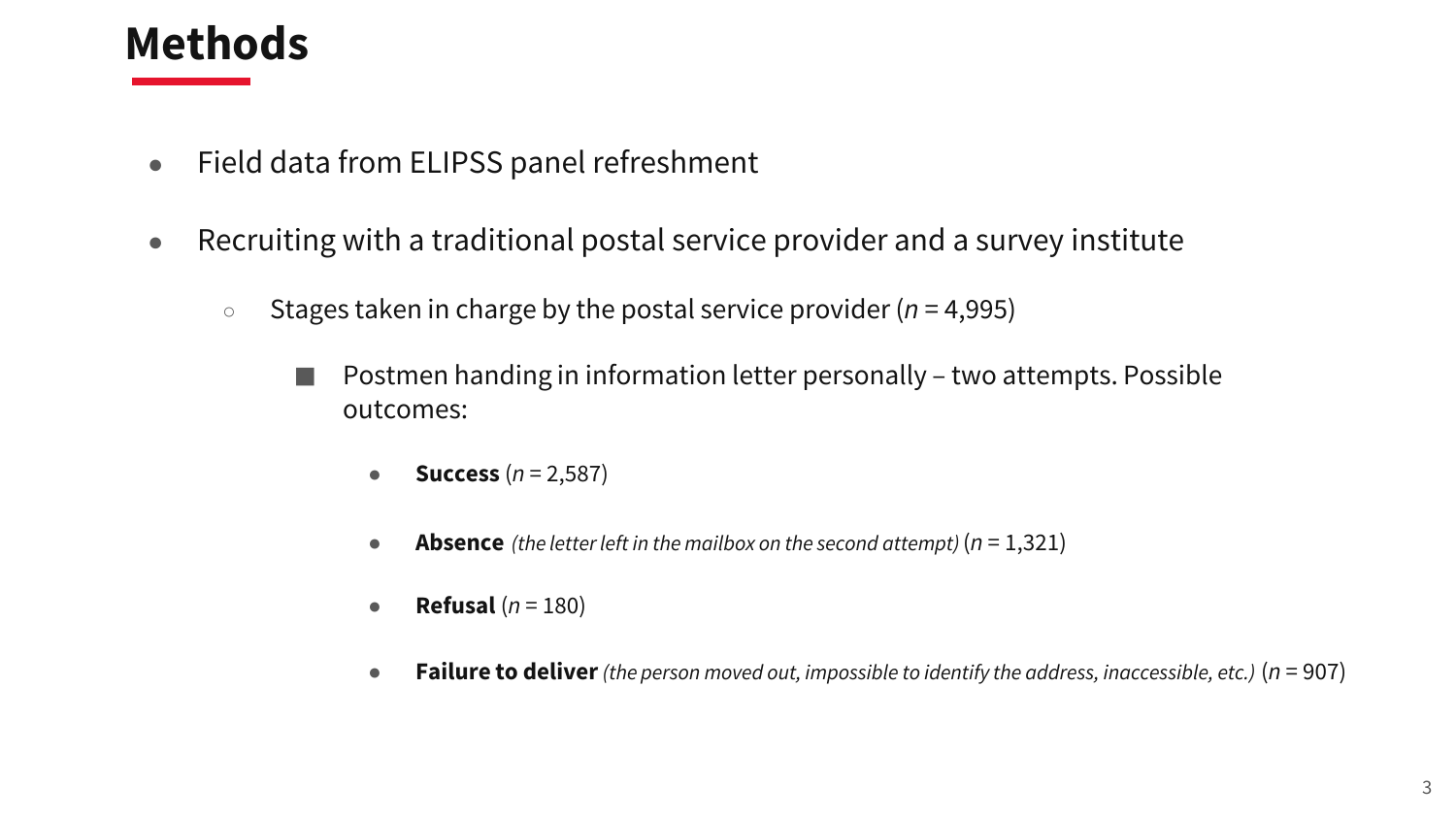### **Methods**

#### ■ Postmen attempting to recruit panelists – two attempts. Possible outcomes:

- $\bullet$  **Success**  $(n = 242)$
- **Failure** *(refusal, absence)*
- Contact data to be reused by the survey institute that take in charge subsequent stages of recruitment process

|                         | <b>Service Provider   Recruitment Stage</b> | <b>Month</b>  | <b>Week</b> |
|-------------------------|---------------------------------------------|---------------|-------------|
| <b>Post Office</b>      |                                             | January 2020  |             |
|                         |                                             |               |             |
|                         |                                             |               |             |
|                         |                                             |               |             |
| <b>Survey Institute</b> | <b>Allen</b>                                | <b>ALC: N</b> | .           |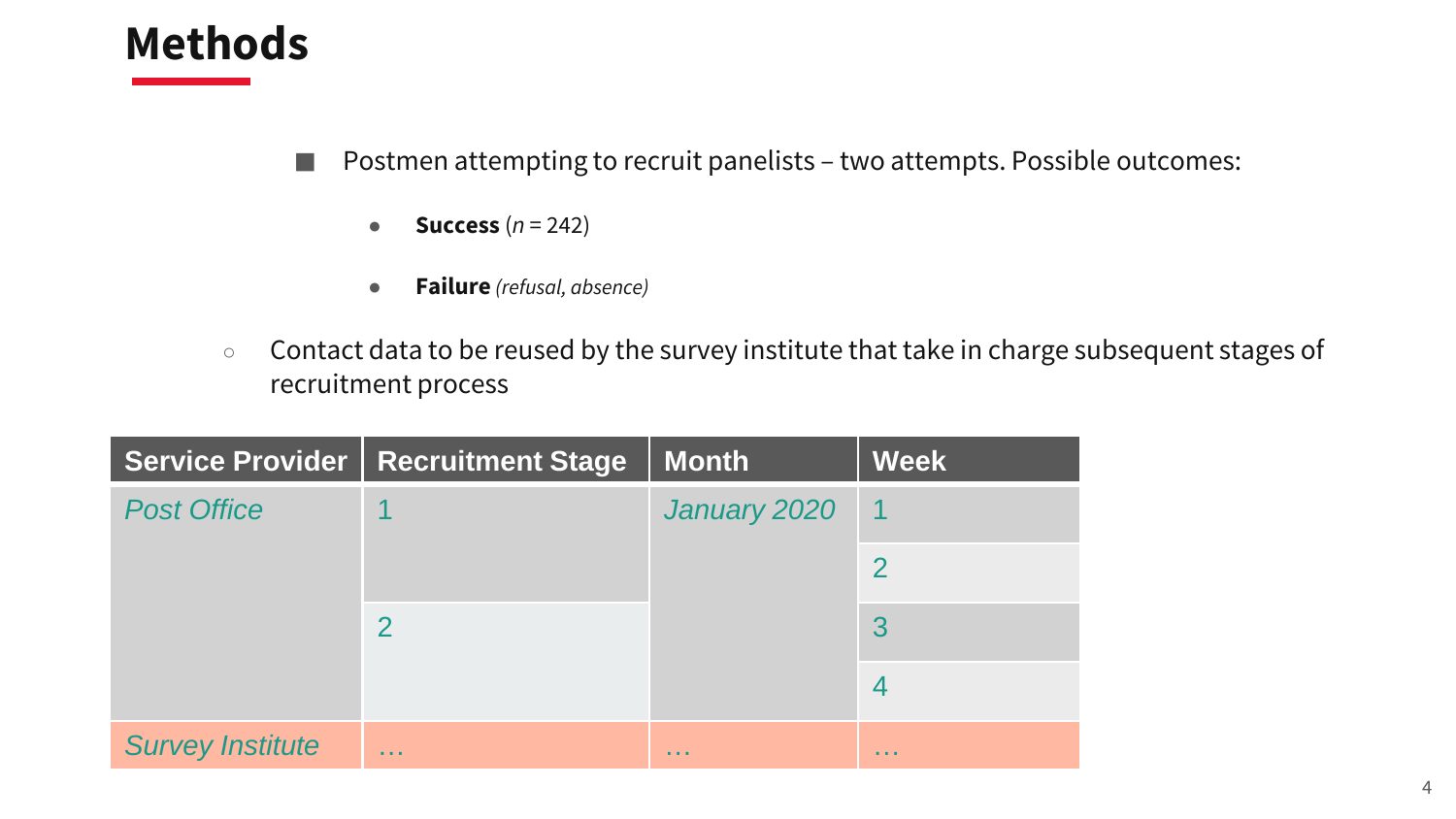# **Results**

- Testing the effects of handing in information letter personally vs. leaving it in the mailbox on the recruitment result (success or failure)
	- Logistic regression controlling for socio-demographics
	- Excluding cases of failure to deliver and refusal of the information letter (*n* = 3,800)

|                                                                    | <b>OR</b> | $95%$ CI,    | D <   |
|--------------------------------------------------------------------|-----------|--------------|-------|
| Information letter left in the mailbox vs.<br>handed in personally | 1.41      | [1.2, 1.67]  | .0001 |
| Tenant vs. owner                                                   | 1.27      | [1.03, 1.57] | .04   |
| Small vs. medium/big surface                                       | 1.13      | [1.02, 1.26] | .03   |
| Less than 35 vs. 35-65 years old                                   | 1.22      | [1.01, 1.48] | .05   |
| Occupying the dwelling since at most<br>16 vs. more than 16 years  | 1.17      | [1.05, 1.3]  | .004  |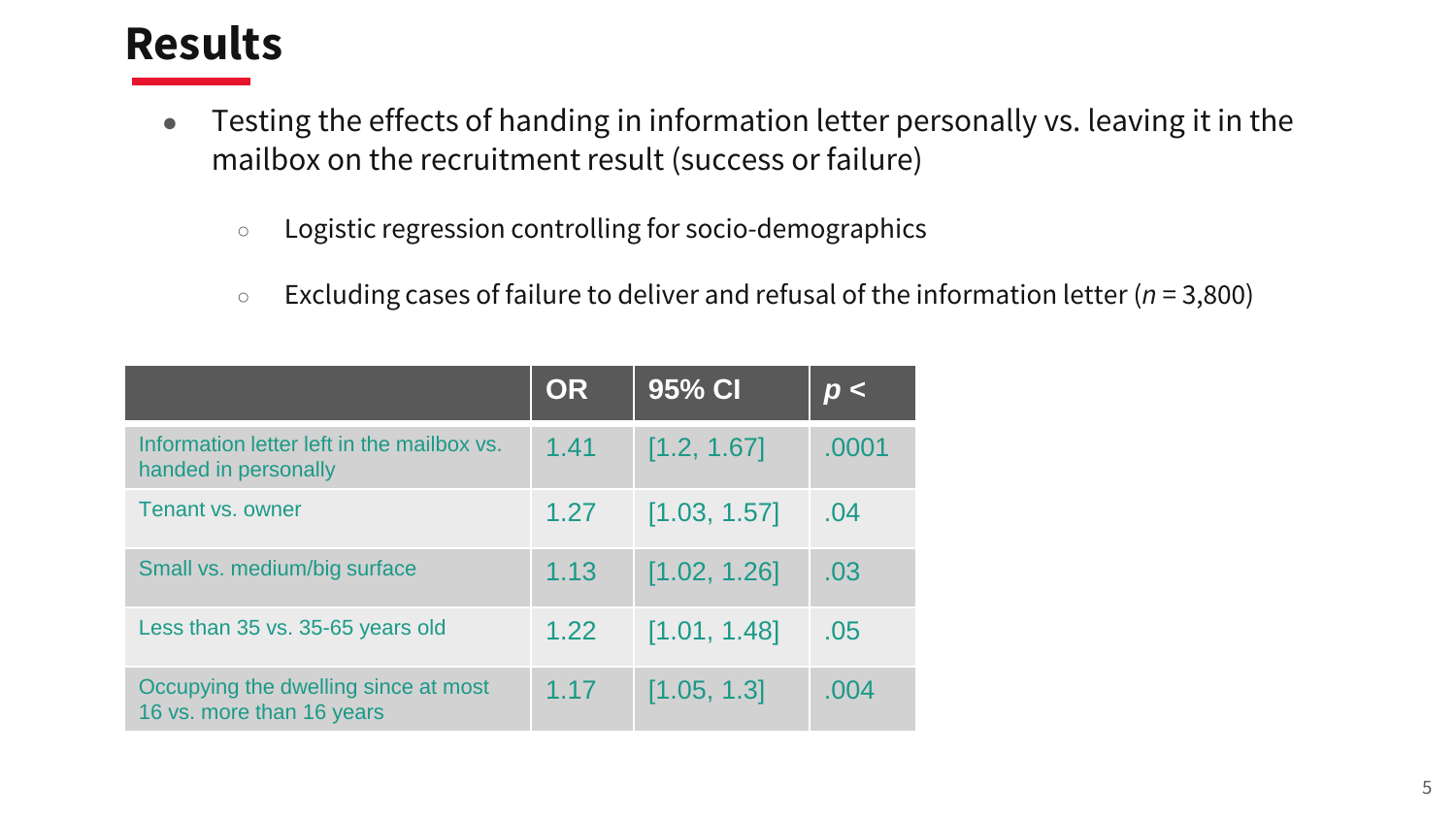### **Results**

- Exploring circumstances when delivering the letter fails or when the targeted person refuses the letter to the postman vs. accepts it
	- Multinomial regression controlling for socio-demographics
	- Excluding cases when the letter was left in the mailbox (*n* = 3,573)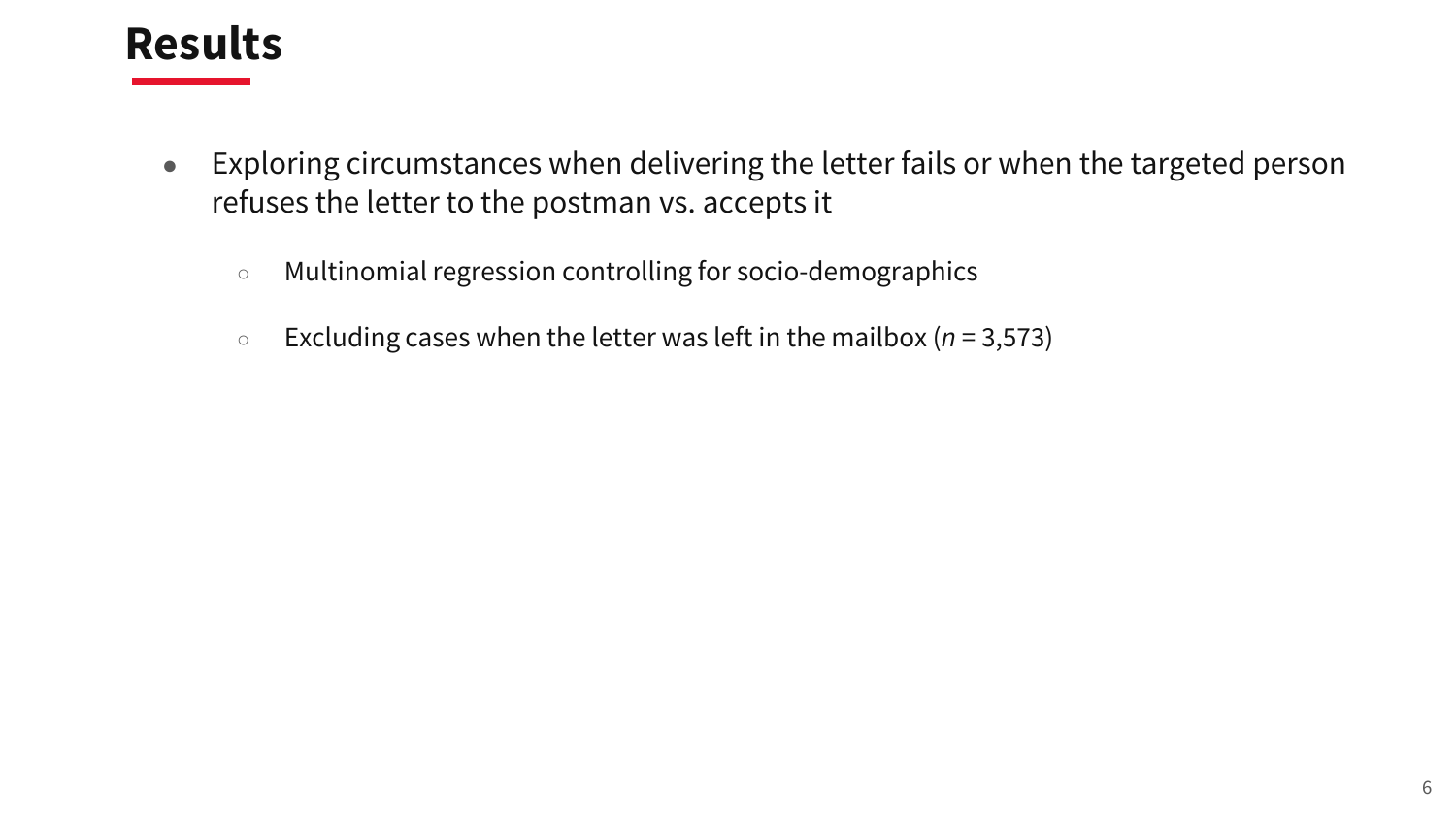## **Results**

|                                                                   | <b>Failure to deliver</b> |              |       | <b>Refusal</b> |              |           |
|-------------------------------------------------------------------|---------------------------|--------------|-------|----------------|--------------|-----------|
|                                                                   | <b>OR</b>                 | 95% CI       | p<    | <b>OR</b>      | 95% CI       | p<        |
| Flat vs. house                                                    | 0.78                      | [0.7, 0.88]  | .0001 | 1.01           | [0.8, 1.27]  | .93 n. s. |
| Tenant vs. owner                                                  | 0.71                      | [0.64, 0.8]  | .0001 | 0.94           | [0.75, 1.18] | .59 n.s.  |
| Small vs. medium/big surface                                      | 0.89                      | [0.82, 0.96] | .004  | 1.04           | [0.92, 1.18] | .52 n. s. |
| At most 65 vs. at least 66 years<br>old                           | 0.86                      | [0.79, 0.93] | .0001 | 1.59           | [1.35, 1.87] | .0001     |
| Less than 35 vs. 35-65 years old                                  | 0.79                      | [0.71, 0.87] | .0001 | 1.62           | [1.13, 2.31] | .0009     |
| Occupying the dwelling since at<br>most 16 vs. more than 16 years | 0.87                      | [0.77, 0.98] | .03   | 0.98           | [0.79, 1.21] | .84 n. s. |
| Occupying the dwelling since at<br>most 6 vs. 7-16 years          | 0.81                      | [0.77, 0.87] | .0001 | 0.91           | [0.81, 1.02] | .11 n. s. |
| Children under 12 vs. at least 12<br>years old                    | 0.78                      | [0.72, 0.86] | .0001 | 1.35           | [1.07, 1.7]  | .02       |